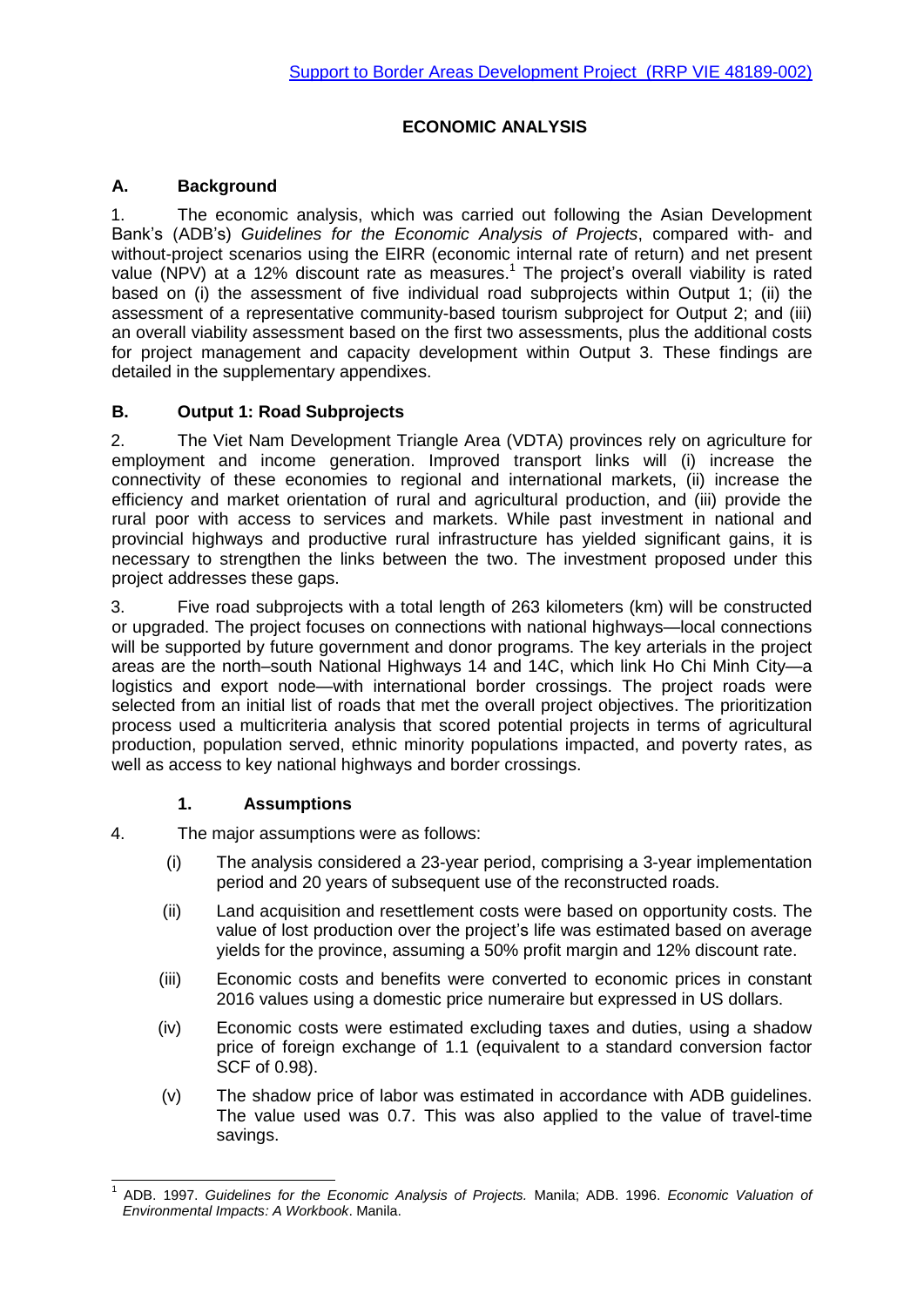# (vi) An allowance was made for traffic delays during construction.

## **2. Costs**

5. The financial costs were derived from the preliminary engineering designs and bill of quantities that were reviewed and modified by the project preparatory technical assistance. The economic costs are distributed over 3 years, with the first year of works disbursing in project year 3. The total economic cost for Binh Phuoc (\$15.1 million), Dak Lak (\$16.0 million), Dak Nong (\$16.4 million), Gia Lai (\$15.4 million), and Kon Tum (\$17.5 million).

6. Maintenance costs were estimated assuming that (i) periodic resurfacing costing \$125,000 per km will be necessary in the without-project scenario in 2020, 2030, and 2039; and (ii) routine maintenance is currently planned (not on an as-needed basis) in both the with- and without-project scenarios at a rate of \$2,000 per km, except for the 5 years of project implementation, and at a rate of \$1,000 per km for the first 5 years after construction.

## **3. Benefits**

7. Reduced vehicle operating costs (VOCs) and time savings yield major benefits. VOCs by vehicle type vary with the state of the pavement as measured by the International Roughness Index (IRI) and were derived from the Highway Design and Maintenance Model 4. Improved surfaces also increase speed, saving time. The VOC of business travel by bus or motorcycle is \$0.9 per hour, and by car is \$2.0 per hour, with non-business travel costs set at 25% of the business rates. The VOC as a function of the IRI is shown in [Table 1.](#page-1-0) The planned rehabilitation will reduce the IRI of the project roads to 2; this will gradually rise to around 8, at which stage a mid-life overlay is assumed. The current IRIs of the project roads vary from 8 to greater than 16.

<span id="page-1-0"></span>

| Table 1: Vehicle Operating Costs as a Function of the International Roughness Index |  |  |  |
|-------------------------------------------------------------------------------------|--|--|--|
|-------------------------------------------------------------------------------------|--|--|--|

| <b>IRI</b>  | Cars | Small-<br>Medium-<br><b>Sized</b><br><b>Buses</b> | Large<br><b>Buses</b> | Light-<br>Medium-<br><b>Sized</b><br><b>Trucks</b> | <b>Heavy</b><br><b>Trucks</b><br>(3<br>axles) | <b>Heavy</b><br><b>Trucks</b><br>( > 3)<br>axles | <b>Motorcycles Tractors</b> |      |
|-------------|------|---------------------------------------------------|-----------------------|----------------------------------------------------|-----------------------------------------------|--------------------------------------------------|-----------------------------|------|
| $2^{\circ}$ | 23.1 | 31.4                                              | 57.7                  | 34.0                                               | 52.2                                          | 57.5                                             | 4.0                         | 9.6  |
| 5           | 25.2 | 35.7                                              | 66.0                  | 37.4                                               | 58.4                                          | 62.9                                             | 4.2                         | 10.9 |
| 8           | 27.5 | 40.6                                              | 75.5                  | 41.1                                               | 65.3                                          | 68.8                                             | 4.5                         | 12.3 |
| 12          | 30.9 | 48.2                                              | 90.4                  | 46.6                                               | 75.7                                          | 77.6                                             | 4.9                         | 14.5 |
| 16          | 34.8 | 57.2                                              | 108.1                 | 52.8                                               | 87.8                                          | 87.6                                             | 5.4                         | 17.0 |

IRI = International Roughness Index.

Source: Highway Development and Maintenance Management System 4 analysis.

8. The project's benefits depend heavily on traffic volume. Traffic on the project roads is relatively light, with a high proportion of motorcycles (see [Table 2\)](#page-1-1).

<span id="page-1-1"></span>

| Section        | <b>Province</b>   | <b>Motorcycles Cars</b> |     | <b>Buses</b> | <b>Trucks</b> | <b>Total</b><br><b>PCU</b> |
|----------------|-------------------|-------------------------|-----|--------------|---------------|----------------------------|
| <b>PR 675A</b> | Kon Tum           | 192                     | 32  | 4            | 157           | 207                        |
| PR 665         | Gia Lai           | 3461                    | 102 | 18           | 23            | 3619                       |
| <b>NR 29</b>   | Dak Lak           | 6002                    | 180 | 60           | 148           | 6546                       |
| PR 686         | Dak Nong          | 794                     | 142 | 36           | 169           | 1212                       |
| PR 756         | <b>Binh Phuoc</b> | 658                     | 112 | 24           | 129           | 1053                       |

**Table 2: Daily Baseline Traffic**

NR = National Road , PCU =Passenger Car Units , PR = Provincial Road. Source: Consultant estimates.

9. The available historical traffic count data did not provide an adequate basis for traffic projections. To estimate future traffic with and without the project, historical data were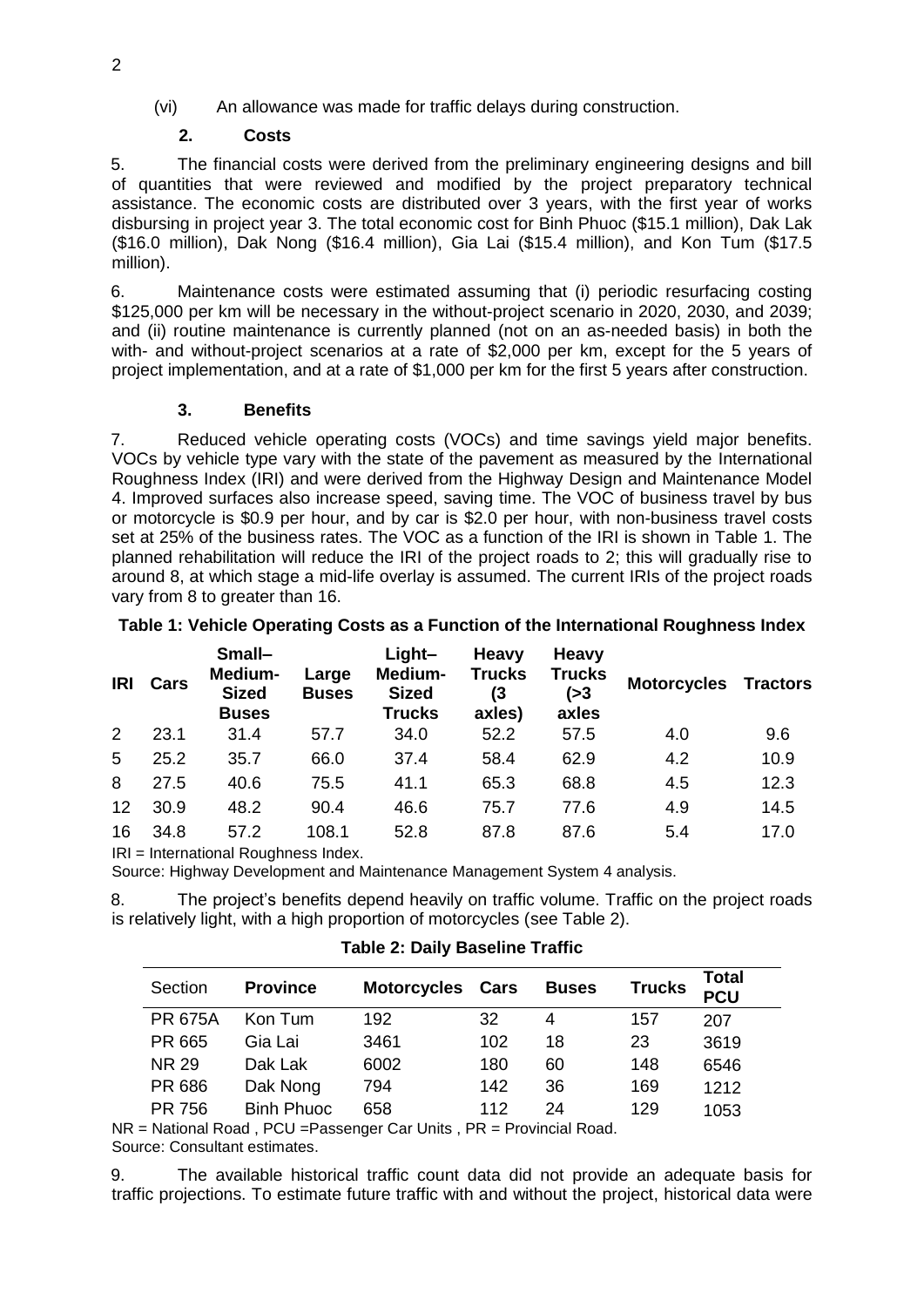reviewed, including (i) average yearly growth of transport activity (14%–15%), (ii) the percentage of the population who own vehicles (2% [cars] and 90% [motorcycles]), (iii) average yearly growth of agricultural output (6%–7%), and (iv) average provincial gross domestic product growth (4.6%–13.4%). A travel elasticity with respect to gross domestic product of 1.2 was used, resulting in growth rates of 7%–9%. This was tested by a sensitivity analysis.

10. The benefits assessed included (i) reduced agency costs for routine and periodic maintenance, (ii) reduced VOCs, (iii) reduced user times, and (iv) generated traffic. Agency cost savings are based on periodic resurfacing (every 10 years) costing \$125,000 per km, and routine maintenance at a cost of \$2,000 per km. The with-project scenario applies a 50% reduction in maintenance costs for 5 years, with a mid-life overlay after 10 years.

#### **4. Results**

11. An economic analysis was undertaken for each of the five road subprojects, by comparing the two treatment options with the do minimum treatment option. The EIRRs for the provincial subprojects are 13.3% (Binh Phuoc), 16.0% (Dak Lak), 12.2% (Dak Nong), 18.5% (Gia Lai), and 12.7% (Kon Tum). For Output 1, the investment across all subprojects is assessed as feasible, with an EIRR of 14.6% (see [Table 4\)](#page-3-0).

12. A sensitivity analysis was carried out to test the effects of adverse changes in the key parameters that determine the project benefits and costs. The sensitivity analysis [\(Table](#page-2-0)  [3\)](#page-2-0) indicates that total costs would have to increase by 20% or traffic decrease by 33% for the EIRR to reach the threshold level of 12%. Neither traffic generation nor travel-time savings are required to make the project viable.

#### **Table 3: Sensitivity Analysis**

<span id="page-2-0"></span>

|                         | Change<br>(% ) | <b>EIRR</b><br>(% ) | <b>NPV</b><br>(\$7000) | Switching<br><b>Value</b><br>(% ) |  |  |
|-------------------------|----------------|---------------------|------------------------|-----------------------------------|--|--|
| Base case               |                | 14.6                | 13,327                 |                                   |  |  |
| Increase in total cost  | 20             | 12.0                | $-1$                   | 20                                |  |  |
| Reduction in traffic    | 20             | 13.1                | 5,264                  | 33                                |  |  |
| Reduction in generation | 20             | 14.4                | 12,380                 | -                                 |  |  |
| Reduction in VOC        | 20             | 13.1                | 5,360                  | 33                                |  |  |
| Reduce VOT saving       | 20             | 14.4                | 12,284                 |                                   |  |  |

EIRR = economic internal rate of return,  $NPV = net$  present value,  $VOC =$  vehicle operating cost, VOT = value of time.

Source: Consultant analysis.

#### **C. Output 2: Tourism Subprojects**

13. The sector and social assessments indicated the importance of (i) increased passenger numbers and associated visitor growth within the VDTA, and (ii) transport connectivity in the project area to increase rural communes' opportunities for economic growth, the lack of which has resulted in poverty rates above the national average. Within these communes, ethnic minorities are overrepresented in households rated as poor, and the number of households rated as near poor has been increasing since 2010. If the VDTA's economic objectives are to be advanced, it is essential to prioritize options for capturing the potential value of increased visitation within the rural communes. The VDTA and local Socio-Economic Development Plans (SEDP's) both prioritize (i) community-based tourism, (ii) the building of enterprises that support tourism through locally sourced goods and services, and (iii) the development of tourism products based on historical, cultural, and natural assets. The project will support the further development of community-based, pro-poor tourism at seven subproject sites, contributing to the implementation of sector plans and priorities. An initial feasibility study of the seven subprojects assessed the proposed investment's economic viability.

**Switching**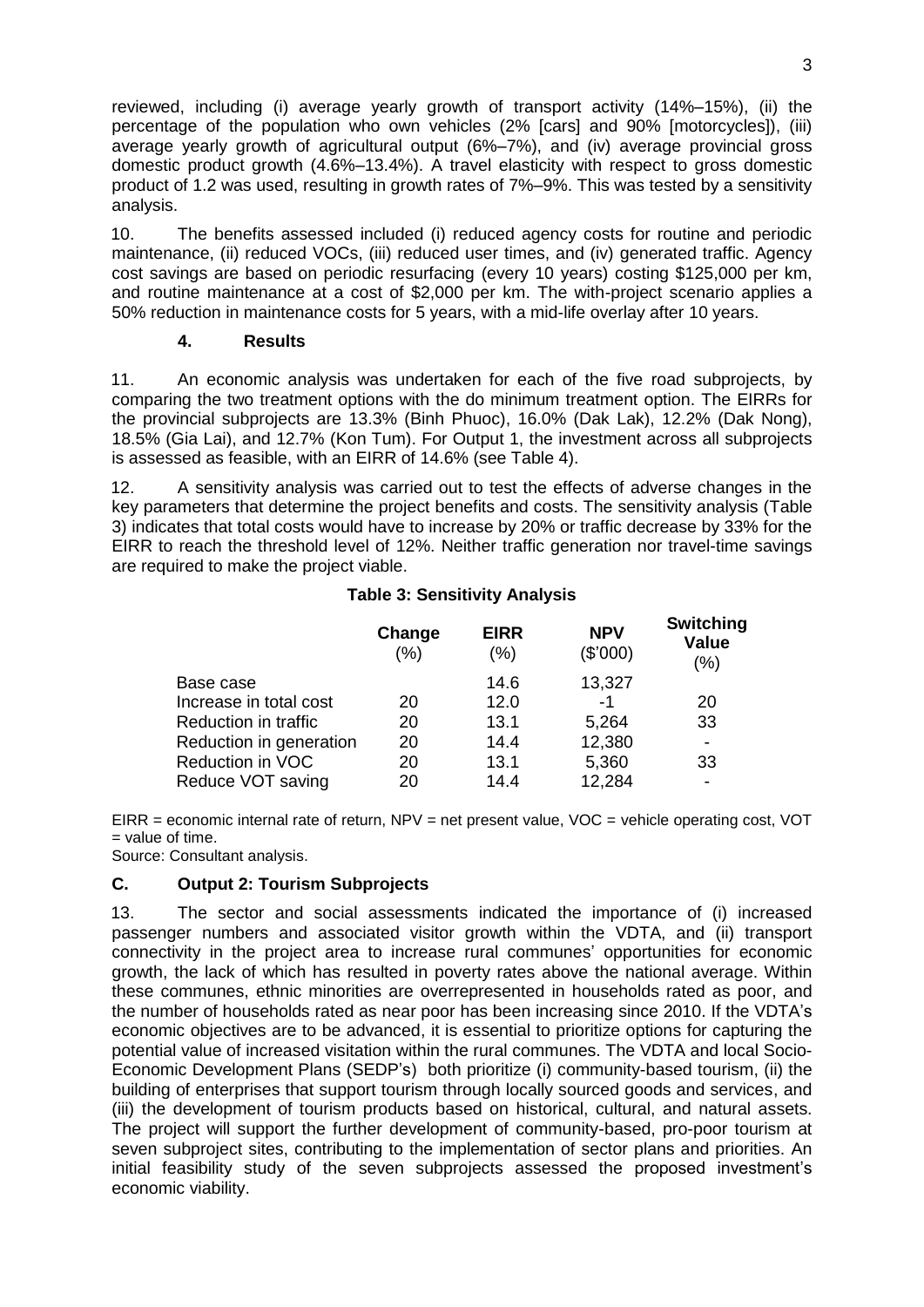| (\$'000) |             |                      |      |                                       |         |                  |       |                |                          |             |                |
|----------|-------------|----------------------|------|---------------------------------------|---------|------------------|-------|----------------|--------------------------|-------------|----------------|
| Year     |             | <b>Capital Works</b> |      | <b>User VOC</b><br><b>Maintenance</b> |         | <b>User Time</b> |       |                | <b>Generated Traffic</b> |             | <b>Net</b>     |
|          | With        | Without              | With | Without                               | With    | <b>Without</b>   | With  | <b>Without</b> | <b>VOC</b>               | <b>Time</b> | <b>Benefit</b> |
| 2017     | 26,795      | $\mathbf 0$          | 254  | 508                                   | 22,071  | 22,071           | 1,747 | 1,677          | 0                        | 0           | $-26,610$      |
| 2018     | 26,795      | 0                    | 254  | 508                                   | 26,528  | 26,528           | 2,158 | 2,078          | $\mathbf 0$              | 0           | $-26,620$      |
| 2019     | 26,795      | 0                    | 254  | 508                                   | 31,894  | 31,894           | 2,666 | 2,575          | $\mathbf 0$              | 0           | $-26,632$      |
| 2020     | 0           | 31,750               | 254  | 508                                   | 28,824  | 38,251           | 1,898 | 3,186          | 988                      | 133         | 43,840         |
| 2021     | 0           | 0                    | 254  | 508                                   | 31,555  | 32,583           | 2,110 | 2,234          | 107                      | 13          | 1,526          |
| 2022     | 0           | 0                    | 254  | 508                                   | 34,547  | 36,481           | 2,345 | 2,581          | 202                      | 24          | 2,651          |
| 2023     | 0           | 0                    | 254  | 508                                   | 37,824  | 40,851           | 2,606 | 2,983          | 316                      | 38          | 4,012          |
| 2024     | 0           | 0                    | 508  | 508                                   | 41,413  | 45,749           | 2,896 | 3,447          | 453                      | 56          | 5,396          |
| 2025     | 0           | 0                    | 508  | 508                                   | 45,344  | 51,242           | 3,219 | 3,984          | 616                      | 78          | 7,357          |
| 2026     | 0           | 0                    | 508  | 508                                   | 49,650  | 57,401           | 3,578 | 4,605          | 810                      | 105         | 9,692          |
| 2027     | 0           | 0                    | 508  | 508                                   | 54,367  | 64,308           | 3,977 | 5,322          | 1,040                    | 138         | 12,463         |
| 2028     | 0           | 0                    | 508  | 508                                   | 59,534  | 72,055           | 4,420 | 6,152          | 1,310                    | 177         | 15,739         |
| 2029     | 0           | 0                    | 508  | 508                                   | 65,195  | 79,179           | 4,913 | 6,857          | 1,463                    | 199         | 17,589         |
| 2030     | 9,302       | 31,750               | 508  | 508                                   | 71,396  | 85,326           | 5,461 | 7,370          | 1,456                    | 195         | 39,937         |
| 2031     | 0           | 0                    | 508  | 508                                   | 67,674  | 68,534           | 4,384 | 4,588          | 103                      | 22          | 1,190          |
| 2032     | $\mathbf 0$ | 0                    | 508  | 508                                   | 74,138  | 76,803           | 4,873 | 5,305          | 293                      | 45          | 3,435          |
| 2033     | 0           | 0                    | 508  | 508                                   | 81,224  | 86,080           | 5,417 | 6,133          | 524                      | 74          | 6,171          |
| 2034     | 0           | 0                    | 508  | 508                                   | 88,989  | 96,490           | 6,022 | 7,092          | 803                      | 110         | 9,484          |
| 2035     | 3,278       | $\pmb{0}$            | 508  | 508                                   | 97,501  | 108,173          | 6,694 | 8,200          | 1,138                    | 155         | 10,192         |
| 2036     | $\mathbf 0$ | 0                    | 508  | 508                                   | 102,801 | 121,286          | 7,032 | 9,482          | 1,940                    | 251         | 23,126         |
| 2037     | 0           | 0                    | 508  | 508                                   | 112,607 | 136,006          | 7,816 | 10,965         | 2,457                    | 323         | 29,327         |
| 2038     | 0           | $\mathbf 0$          | 508  | 508                                   | 123,354 | 152,533          | 8,688 | 12,681         | 3,064                    | 410         | 36,646         |
| 2039     | $\pmb{0}$   | 31,750               | 508  | 508                                   | 135,131 | 167,749          | 9,657 | 14,141         | 3,424                    | 461         | 72,737         |
|          |             |                      |      |                                       |         |                  |       |                |                          | <b>NPV</b>  | 13,327         |
|          |             |                      |      |                                       |         |                  |       |                |                          | <b>EIRR</b> | 14.6%          |

**Table 4: Analysis of Output 1 (Overall)** 

<span id="page-3-0"></span>EIRR = economic internal rate of return, NPV = net present value, VOC = vehicle operating cost.

Sources PPTA consultants estimates